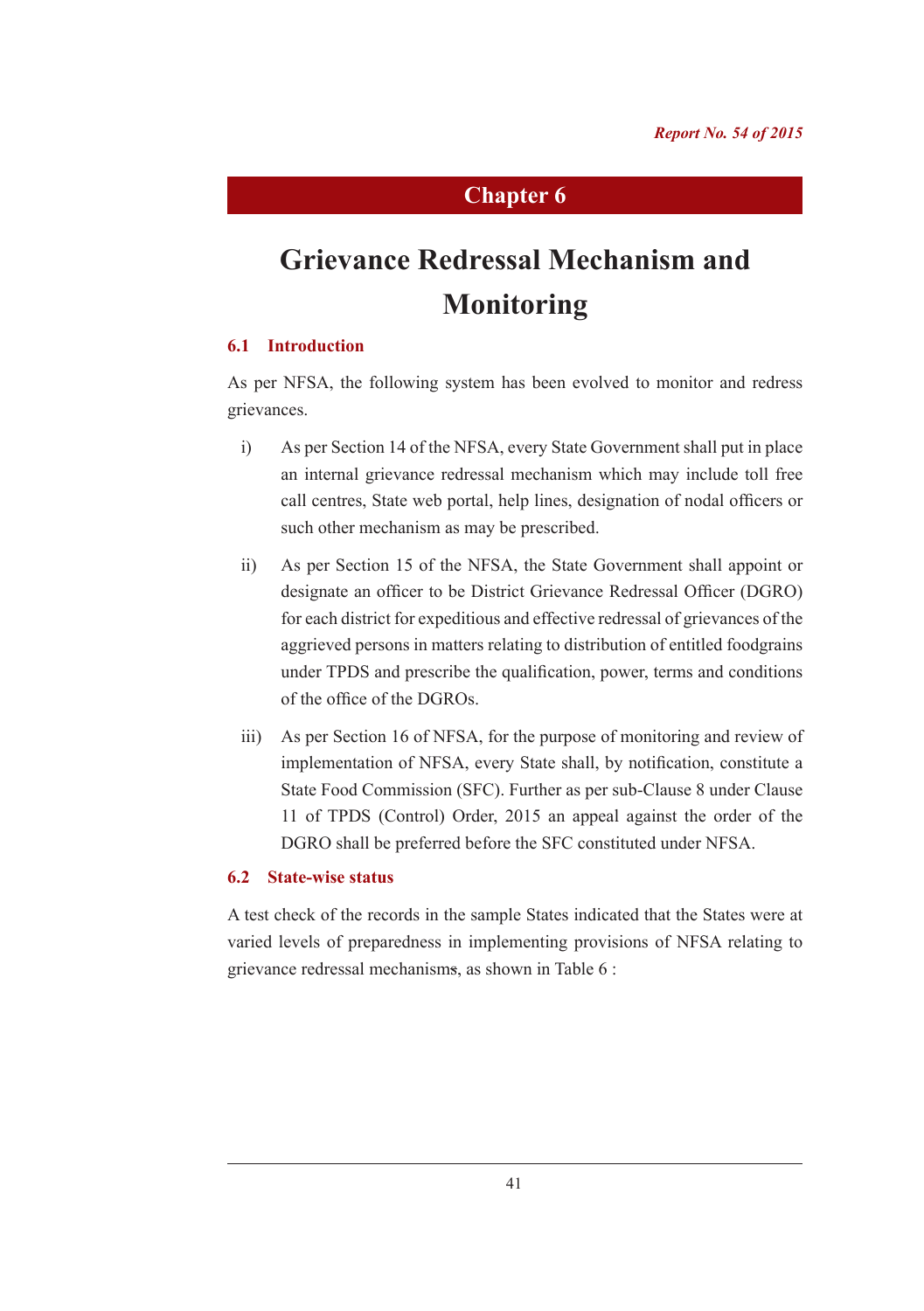|  |  |  |                                                                               | Table 6: State-wise position of Internal Grievance Redressal, appointment of District |  |
|--|--|--|-------------------------------------------------------------------------------|---------------------------------------------------------------------------------------|--|
|  |  |  | <b>Grievance Redressal Officers and Constitution of State Food Commission</b> |                                                                                       |  |

| <b>State</b> | <b>Internal Grievance</b><br><b>Redressal</b>                                                                                                                                                                                                                                                                                      | <b>District Grievance</b><br><b>Redressal Officer</b>                                                                                                                                                                                                                                                                                                                 | <b>State Food</b><br><b>Commission</b>                                                                                                                                                                                                                                                                                                |
|--------------|------------------------------------------------------------------------------------------------------------------------------------------------------------------------------------------------------------------------------------------------------------------------------------------------------------------------------------|-----------------------------------------------------------------------------------------------------------------------------------------------------------------------------------------------------------------------------------------------------------------------------------------------------------------------------------------------------------------------|---------------------------------------------------------------------------------------------------------------------------------------------------------------------------------------------------------------------------------------------------------------------------------------------------------------------------------------|
| Assam        | The State Government<br>reported about launch-<br>ing of toll free numbers.<br>However, the numbers<br>were not found to be<br>active. Similarly online<br>registration of com-<br>plaint and SMS alerts<br>were not found to be<br>active.                                                                                        | The<br><b>State</b><br>Government<br>designated the Additional<br>Deputy<br>Commissioners<br>(Development) of the dis-<br>tricts as DGROs in Febru-<br>ary 2014 for all districts<br>of the State. However,<br>the qualification, power,<br>terms and conditions of<br>the office of the DGROs<br>and allowances had not<br>been prescribed in the no-<br>tification. | The State Government<br>designated<br>(February<br>2014) the Assam State<br>Woman Commission as<br>SFC as an interim meas-<br>ure and a regular SFC<br>was yet to be constituted<br>as of June 2015.                                                                                                                                  |
| <b>Bihar</b> | Toll Free number has<br>operationalized<br>been<br>for registering com-<br>plaints. However, the<br>details of complaints<br>received and addressed<br>were not made avail-<br>able to audit. SMS fa-<br>cility was not started.<br>Appointment of nodal<br>officer was notified but<br>no work was observed<br>to have been done. | <b>Additional District Magis-</b><br>trates (ADMs) were desig-<br>nated as DGRO (February<br>2014). Posts of its support<br>staff were created in April<br>2015.                                                                                                                                                                                                      | The State Government<br>constituted State Food<br>Commission in January<br>2014. However, it was<br>not functioning as posts<br>of its support staffs were<br>created in April 2015.                                                                                                                                                  |
| Chhattisgarh | Internal Grievance re-<br>dressal<br>mechanism<br>was in existence. Dur-<br>ing the period 2010-11<br>to $2014-15$ , the State<br>Government received<br>7170 complaints out of<br>which 1218 complaints<br>were pending for three<br>months to five years.                                                                        | The State Govt. desig-<br>nated Collector of every<br>district as a DGRO. How-<br>ever, the rules and regula-<br>tions regarding function-<br>ing of DGRO were not<br>notified.                                                                                                                                                                                       | The State Government<br>designated the Chhat-<br>tisgarh State Consumer<br>Dispute Redressal Com-<br>mission to exercise the<br>powers and perform the<br>functions of the State<br>Food<br>Commission.<br>However, the appoint-<br>ment of members of the<br>Food<br>Commis-<br><b>State</b><br>sion was not done (June<br>$2015$ ). |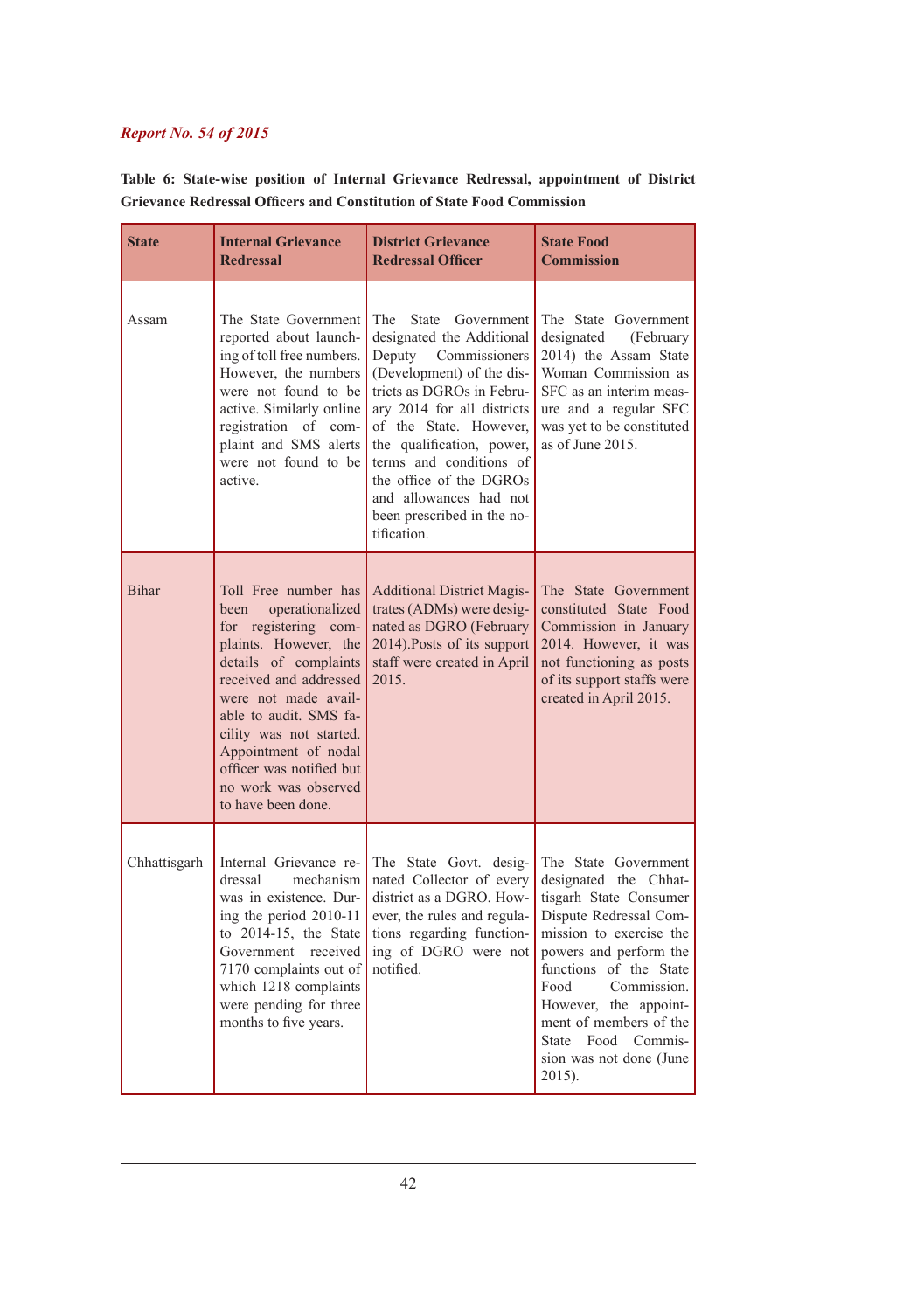| <b>State</b>           | <b>Internal Grievance</b><br><b>Redressal</b>                                                                                                                                                                           | <b>District Grievance</b><br><b>Redressal Officer</b>                                                                                                                                                                                                                    | <b>State Food</b><br><b>Commission</b>                                                                                                                                                                                                                                                                                                            |  |
|------------------------|-------------------------------------------------------------------------------------------------------------------------------------------------------------------------------------------------------------------------|--------------------------------------------------------------------------------------------------------------------------------------------------------------------------------------------------------------------------------------------------------------------------|---------------------------------------------------------------------------------------------------------------------------------------------------------------------------------------------------------------------------------------------------------------------------------------------------------------------------------------------------|--|
| Delhi                  | Toll Free number has<br>operationalized<br>been<br>for registering com-<br>plaints                                                                                                                                      | In one of the two test<br>checked districts, District<br>Grievance Redressal Of-<br>ficer was not appointed till<br>June 2015.                                                                                                                                           | The State Government<br>designated (July 2013)<br>Public Grievance Com-<br>mission (PGC) as State<br>Food Commission as an<br>interim measure. Regu-<br>lar SFC was yet to be<br>constituted as of June<br>2015. However, no work<br>related to functioning of<br><b>State Food Commission</b><br>was observed to have<br>been done in the state. |  |
| $H$ imachal<br>Pradesh | Toll Free numbers have<br>operationalized<br>been<br>for registering com-<br>plaints                                                                                                                                    | The State Govt. had ap-<br>pointed a DGRO in each<br>district.                                                                                                                                                                                                           | SFC had not been con-<br>stituted in the State as of<br>October 2015.                                                                                                                                                                                                                                                                             |  |
| Jharkhand              | Toll Free number has<br>operationalized<br>been<br>for registering com-<br>plaints.<br>Facility<br>to<br>lodge complaint was<br>available<br>$\overline{\text{in}}$<br>portal<br>with auto escalation of<br>grievances. | The State<br>Government<br>nominated<br>Additional<br>Collector of the district<br>as District Grievance Re-<br>dressal Officer in May<br>2015 but no work related<br>to grievance redressal was<br>observed in district and<br>block levels in the sample<br>districts. | <b>State Food Commission</b><br>was not constituted in<br>the State as of July 2015.                                                                                                                                                                                                                                                              |  |
| Karnataka              | Toll Free number has<br>operationalized<br>been<br>for registering<br>com-<br>plaints                                                                                                                                   | DGROs have not been ap-<br>pointed by the State.                                                                                                                                                                                                                         | The State Government<br>constituted (May 2014)<br>an SFC. However, no<br>work related to function-<br>ing of State Food Com-<br>mission was observed<br>to have been done in the<br>State.                                                                                                                                                        |  |
| Maharashtra            | Toll Free number has<br>operationalized<br>been<br>for registering com-<br>plaints                                                                                                                                      | Government of Maharash-<br>tra designated (January<br>2014) the District Collec-<br>tor as the DGRO of the<br>respective districts.                                                                                                                                      | The State Government<br>decided (January 2014)<br>to establish a commit-<br>tee headed by Secretary,<br>Food, Civil Supply and<br>Consumer<br>Protection<br>Department.                                                                                                                                                                           |  |
| Uttar Pradesh          | Toll Free number has<br>operationalized<br>been<br>for registering com-<br>plaints. However, unre-<br>solved complaints were<br>not escalated to higher<br>authority for redressal.                                     | Appointment of DGRO<br>was yet to be made.                                                                                                                                                                                                                               | State Food Commission<br>was not constituted as of<br>May 2015.                                                                                                                                                                                                                                                                                   |  |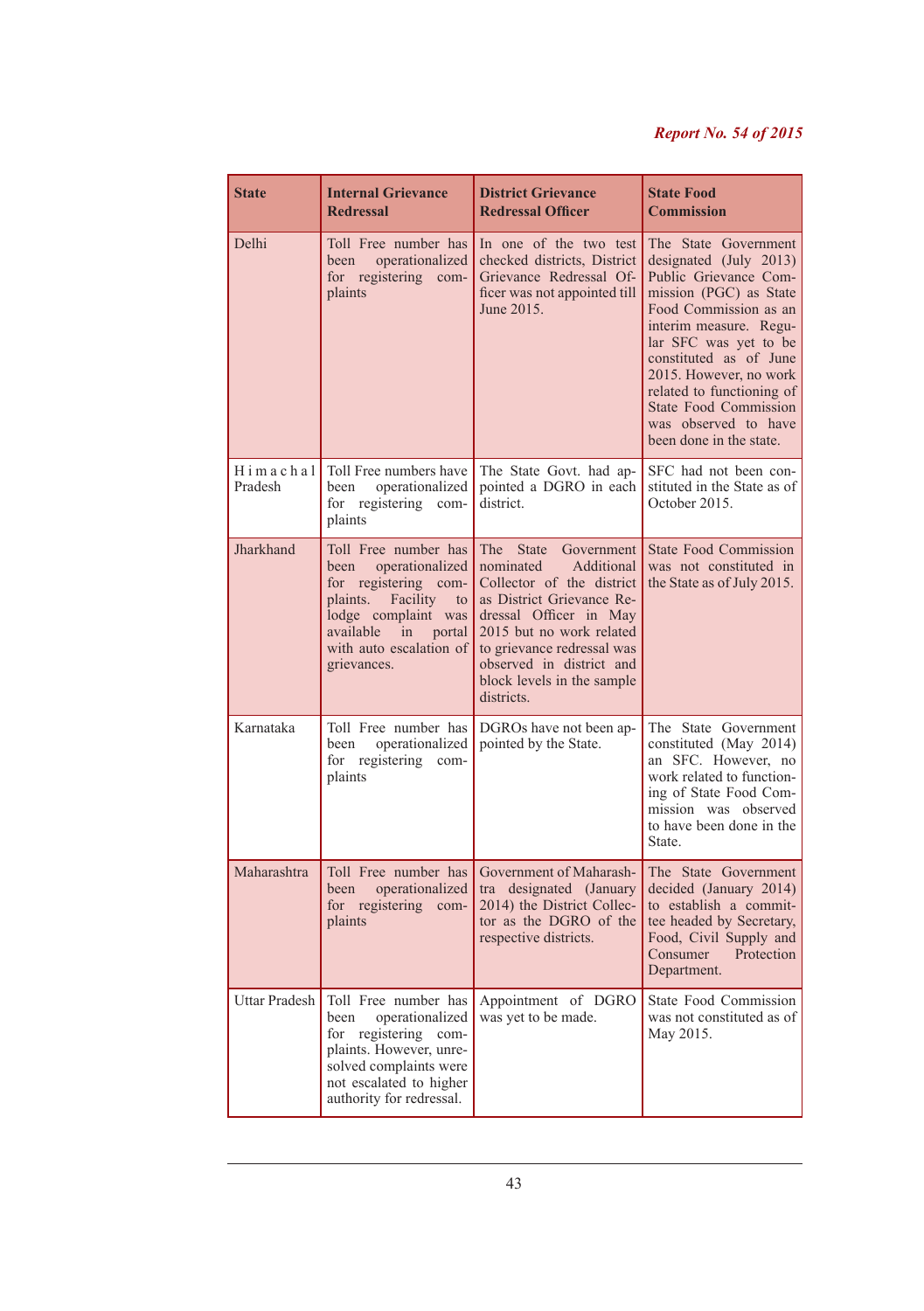# **6.3 Vigilance Committees**

As per Section 29(1) of the NFSA, for ensuring transparency and proper functioning of the TPDS and accountability of the functionaries in such system, every State Government was to set up Vigilance Committees (VCs) at the State, District, Block and FPS levels. Further, this has also been mentioned in Sub-clause (6) under Clause 11 of TPDS (Control) Order 2015. The State Governments had to send a report annually to the Central Government on the functioning of vigilance committees. The status of vigilance committees is given in Table 7].

| <b>States</b>       | <b>Status of Vigilance Committee</b>                                                                                                                                                                                                                                                                                                                        |  |
|---------------------|-------------------------------------------------------------------------------------------------------------------------------------------------------------------------------------------------------------------------------------------------------------------------------------------------------------------------------------------------------------|--|
| Assam               | The State Government has constituted State level vigilance<br>committee and vigilance and monitoring committee at district/<br>block and circle level in August 2014. However details of<br>irregularities detected and observations made by the vigilance<br>committees were not found on records in the test checked<br>districts.                        |  |
| <b>Bihar</b>        | Records showed that State level vigilance committee was<br>constituted and only one meeting was held up to March 2015.<br>In test checked districts, district level VC was constituted only<br>in Muzaffarpur district and in two blocks, but no meeting was<br>held. The VC was not constituted in any panchayat/ward level<br>in all test checked blocks. |  |
| Chhattisgarh        | Though the order for constitution of VC was issued, records<br>relating to minutes of meetings of the VC were not found<br>maintained.                                                                                                                                                                                                                      |  |
| Delhi               | State level Vigilance Committee was not set up and two<br>committees constituted at the district level were found to be<br>non-functional.                                                                                                                                                                                                                  |  |
| Himachal<br>Pradesh | Vigilance Committees at the State level and in all the 12<br>districts of the State were formed. No meeting of VC was,<br>however, convened at the State level between September 2013<br>and March 2015. However, such committees in 77 blocks as<br>per the norms of NFSA had not been constituted as of June<br>2015.                                     |  |

#### **Table 7: State wise status of Vigilance Committee**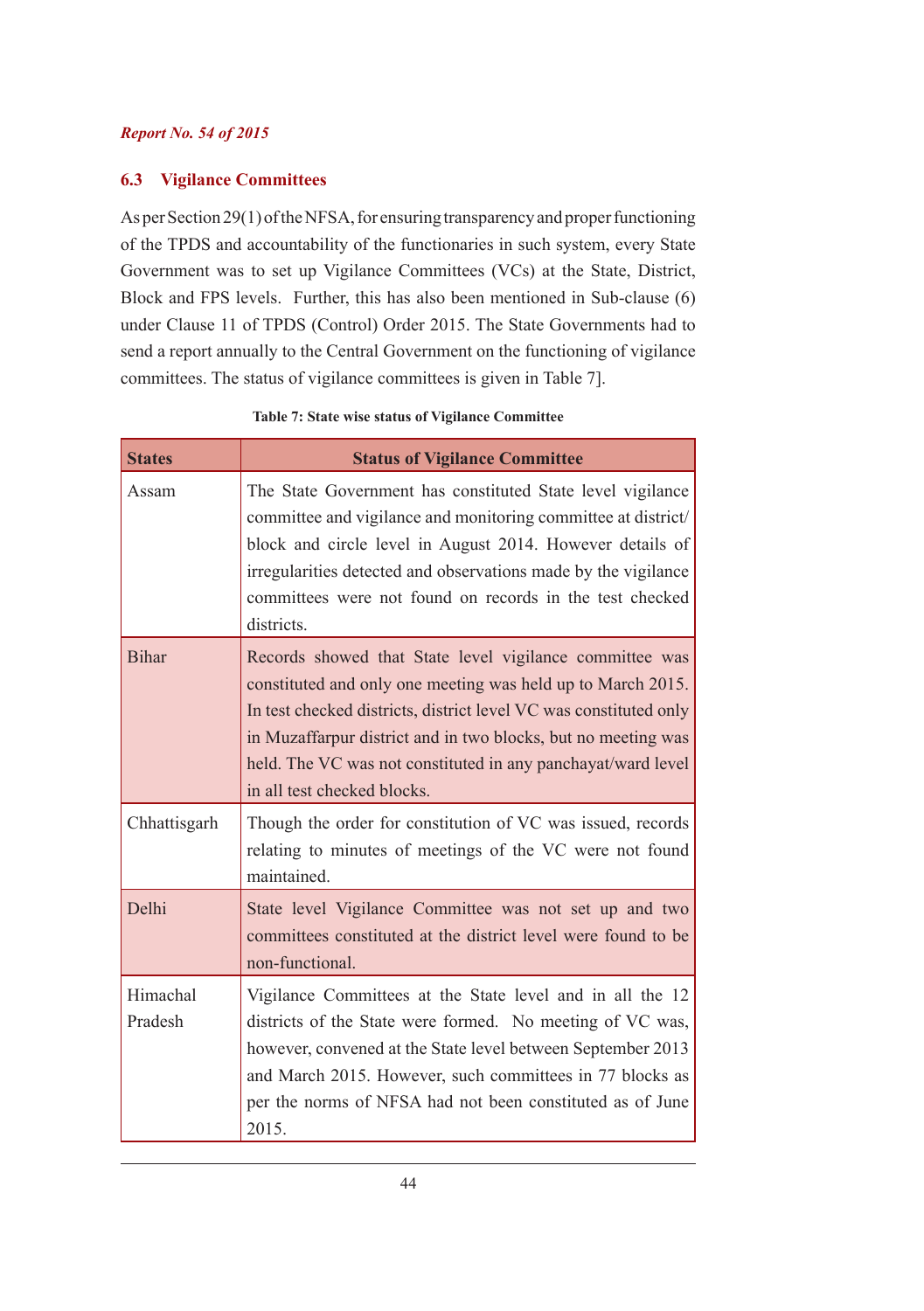| <b>States</b> | <b>Status of Vigilance Committee</b>                           |  |  |
|---------------|----------------------------------------------------------------|--|--|
| Jharkhand     | District level Vigilance Committee was formed in Giridih       |  |  |
|               | district only and in only 18 out of 49 Block level Vigilance   |  |  |
|               | Committees were formed.                                        |  |  |
| Karnataka     | Set up in 14 out of 30 districts. However, copy of the minutes |  |  |
|               | of meetings was not furnished to audit and hence their         |  |  |
|               | effectiveness in discharging the duties could not be verified  |  |  |
|               | in audit.                                                      |  |  |
| Maharashtra   | State level committee was set up but only two state-level      |  |  |
|               | meetings of Vigilance Committee were conducted during          |  |  |
|               | $2013 - 15$ .                                                  |  |  |
| Uttar Pradesh | Vigilance committees were not set up at any level.             |  |  |

It was observed that no state government had submitted annual reports to the Ministry under the aforesaid Control Order. It was also noted that Ministry issued online formats to States for submission in September 2015 only.

Ministry stated the information from most of the States/UTs on functioning of vigilance committees was awaited in the prescribed format under the TPDS (Control) Order, 2015.

# **6.4 Monitoring by the States**

As per Clause 8 of the TPDS (Control) Order, 2001 read with paragraph 6 of the annexure, the State Governments shall ensure regular inspections of fair price shops not less than once in six months by the designated authority. State Governments may issue orders specifying the inspection schedule, list of check points and the authority responsible for ensuring compliance with the said orders. State wise status is as under:

# **Table 8: Status of monitoring in the States**

| <b>State</b> | <b>Status</b>                                                 |
|--------------|---------------------------------------------------------------|
| <b>Bihar</b> | Records indicated that the frequency of physical verification |
|              | by State Government departments responsible for food and      |
|              | civil supplies were not as per prescribed schedule under TPDS |
|              | Control Order but was occasional.                             |
|              |                                                               |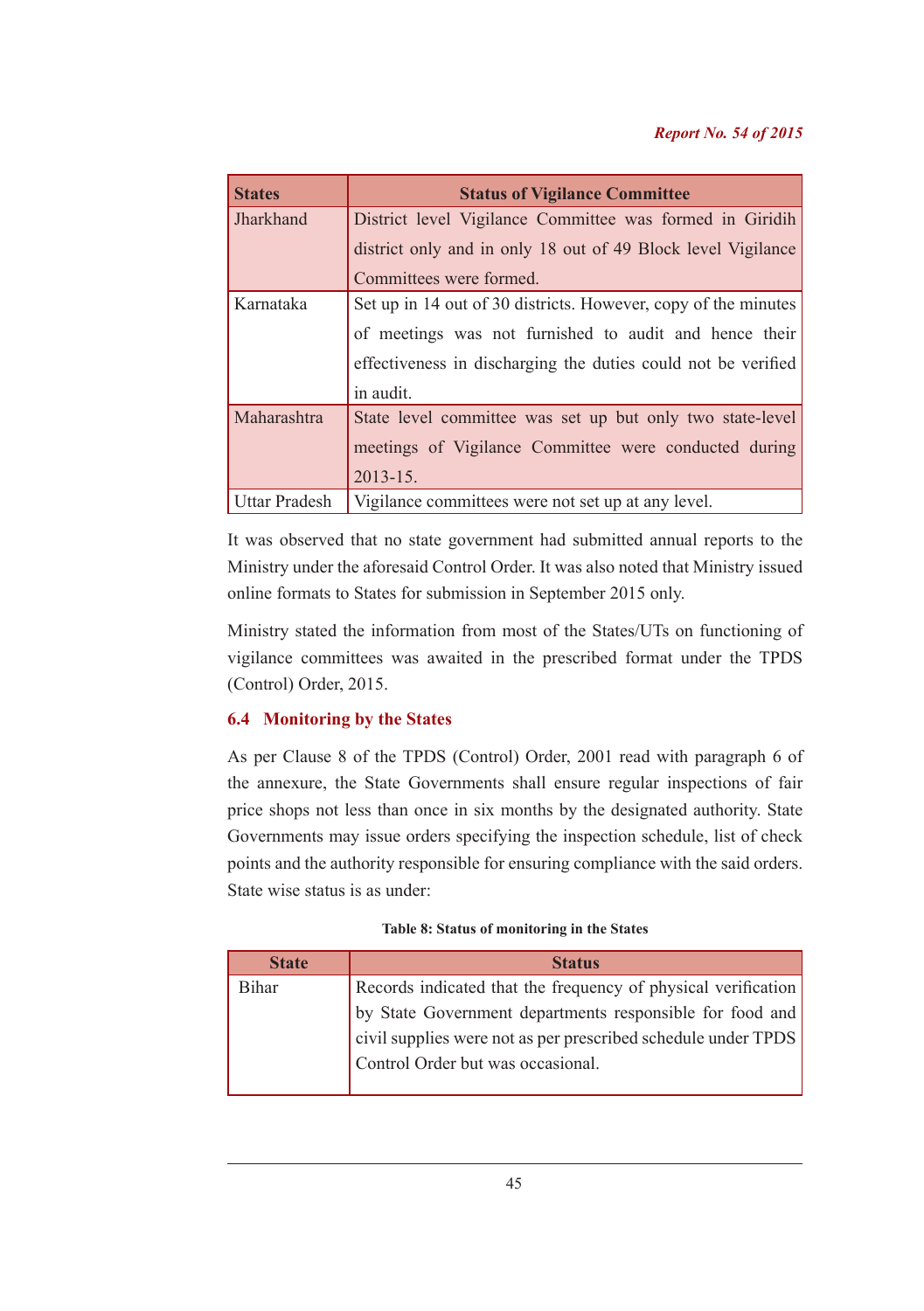| <b>State</b> | <b>Status</b>                                                                                                                                                                                                                                                                                                                                                                                                                                                                                                                                                                                                                                                                                          |
|--------------|--------------------------------------------------------------------------------------------------------------------------------------------------------------------------------------------------------------------------------------------------------------------------------------------------------------------------------------------------------------------------------------------------------------------------------------------------------------------------------------------------------------------------------------------------------------------------------------------------------------------------------------------------------------------------------------------------------|
| Chhattisgarh | As per the prescribed procedure, a Truck Challan (TC)<br>generated by the system containeed a <i>Panchnama</i> a format<br>for reporting that the delivery of correct quantity and quality<br>of foodgrains had reached the FPS. The date of receipt to<br>FPS is to be written and attested by the members of Vigilance<br>Committee (VC) on <i>Panchnama</i> . However it was found that<br>the date of receipt of foodgrains on <i>Panchnama</i> and signature<br>of members of VC were missing in several cases.                                                                                                                                                                                   |
| Jharkhand    | For proper monitoring, inspection by an officer at each level<br>was fixed (February 2013) by the department. In sampled<br>districts, inspection was not carried out by District Supply<br>Officer (DSO) as no records regarding inspections were<br>available in the office. In reply, it was stated by the DSOs<br>that the due to shortage of Block Supply Officers/Marketing<br>Officers the required inspections were not carried out.                                                                                                                                                                                                                                                           |
| Maharashtra  | Government directed (April 2001) that the district officials<br>from Supply Inspector to Additional Collector were required to<br>inspect FPSs in six months. In seven out of eight test checked<br>units <sup>18</sup> the shortfall in inspection of FPSs ranged between 2.39<br>percent (Mumbai Region) and 73.09 percent (DSO, Pune)<br>during the period 2012-15. Further as per the Government<br>orders of April 2005, Supply Inspectors were to verify at least<br>50 ration cards along with FPS inspections by calling the<br>beneficiary or by conducting home visit. Verification of the<br>stipulated minimum of 50 ration cards was not done in any of<br>the eight tests checked units. |

# **6.5 Role of the Ministry**

Under Clause 11 of TPDS (Control) Order, 2015, the Ministry monitored the grievance redressal mechanism by requiring the States/UTs to report at the end of each quarter the number of unsettled/outstanding grievances at the level of call centres, State portal and DGRO.

A test checks of records at the level of the Ministry it was observed that no State/ UT submitted quarterly report to the Ministry under aforesaid Control Order. It was also noted that Ministry had initiated online formats to be furnished by the States only in September 2015.

<sup>&</sup>lt;sup>18</sup> DSO Aurangabad, Nagpur, Thane, Pune, Pune, FDO Pune and Dy. Controller of Rationing F Region Thane